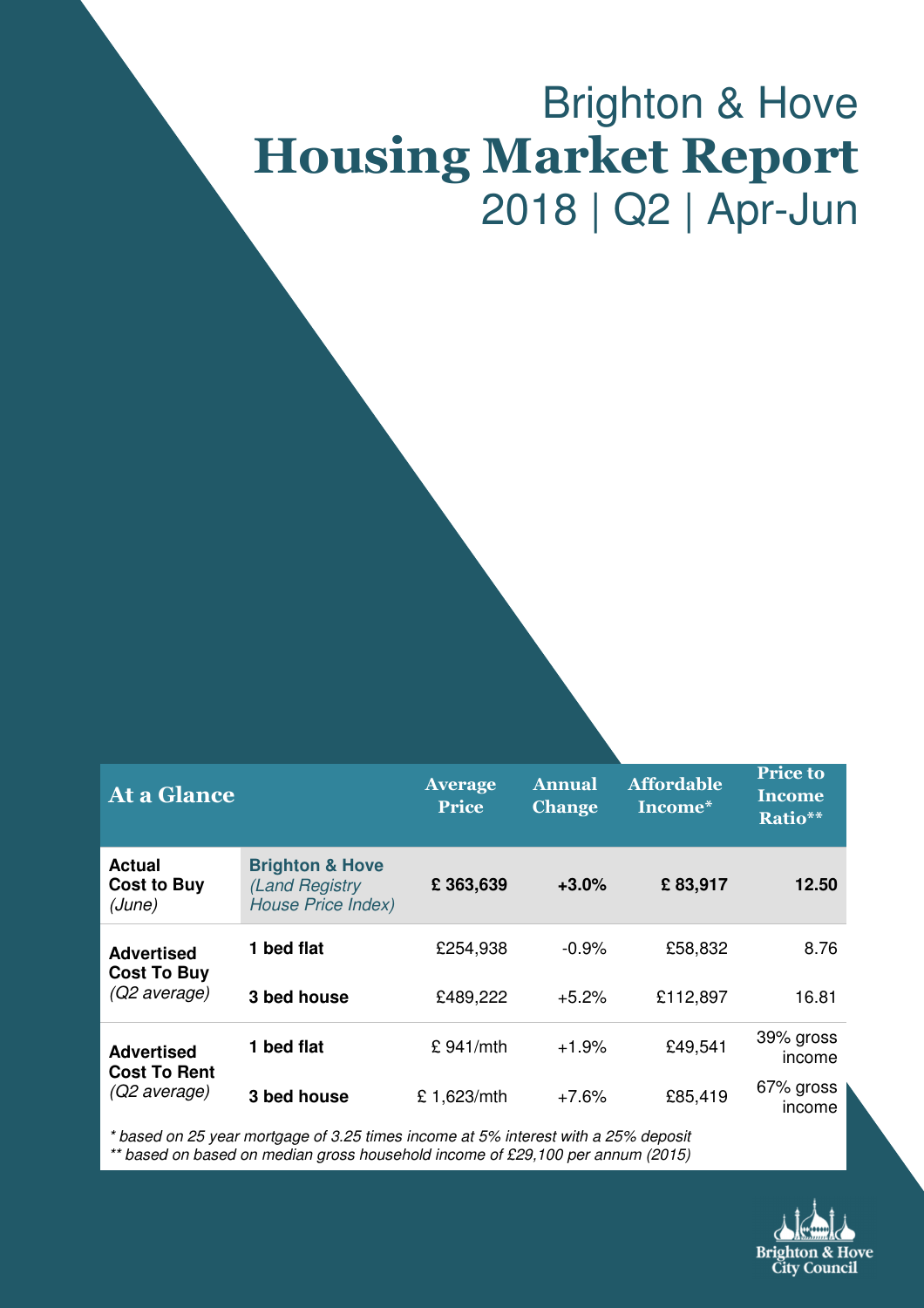# Land Registry House Price Index

Land Registry House Price Index figures show that the average house price in the city is now £363,639, an increase over the last few months and higher than a year ago.

The gap between the average property price for Brighton & Hove and England & Wales has increased with average price in the city now £123,718 (51.6%) higher.

Over the last year prices in Brighton & Hove have seen a 3.0% increase in comparison to a 2.8% increase nationally.

Sales are still mainly at low levels with a pattern showing clear seasonal peaks and troughs. The overall trend until March 2016 was a gradual increase. Although in subsequent months there has been a drop in the levels of sales they still remain above that at the beginning of 2009.

The peak in sales in March 2016 could be attributed to the stamp duty changes on second properties which came into effect on 1 April 2016.





#### About the data used for this report

The Land Registry House Price Index is a mathematical model that works out the average value of a home in the city based on the sale price of those homes sold more than once since 1995.

Our monitoring is a representative sample of properties that have been advertised in the city during the quarter on the Rightmove website. As it is based on advertised prices it can give an indication of the future trends in prices.

In order to make a comparison of rental costs the report also includes the average advertised rental prices taken from Gumtree and also the rental values based on the data published by Valuation Office Agency.

Housing Costs Update April to June 2018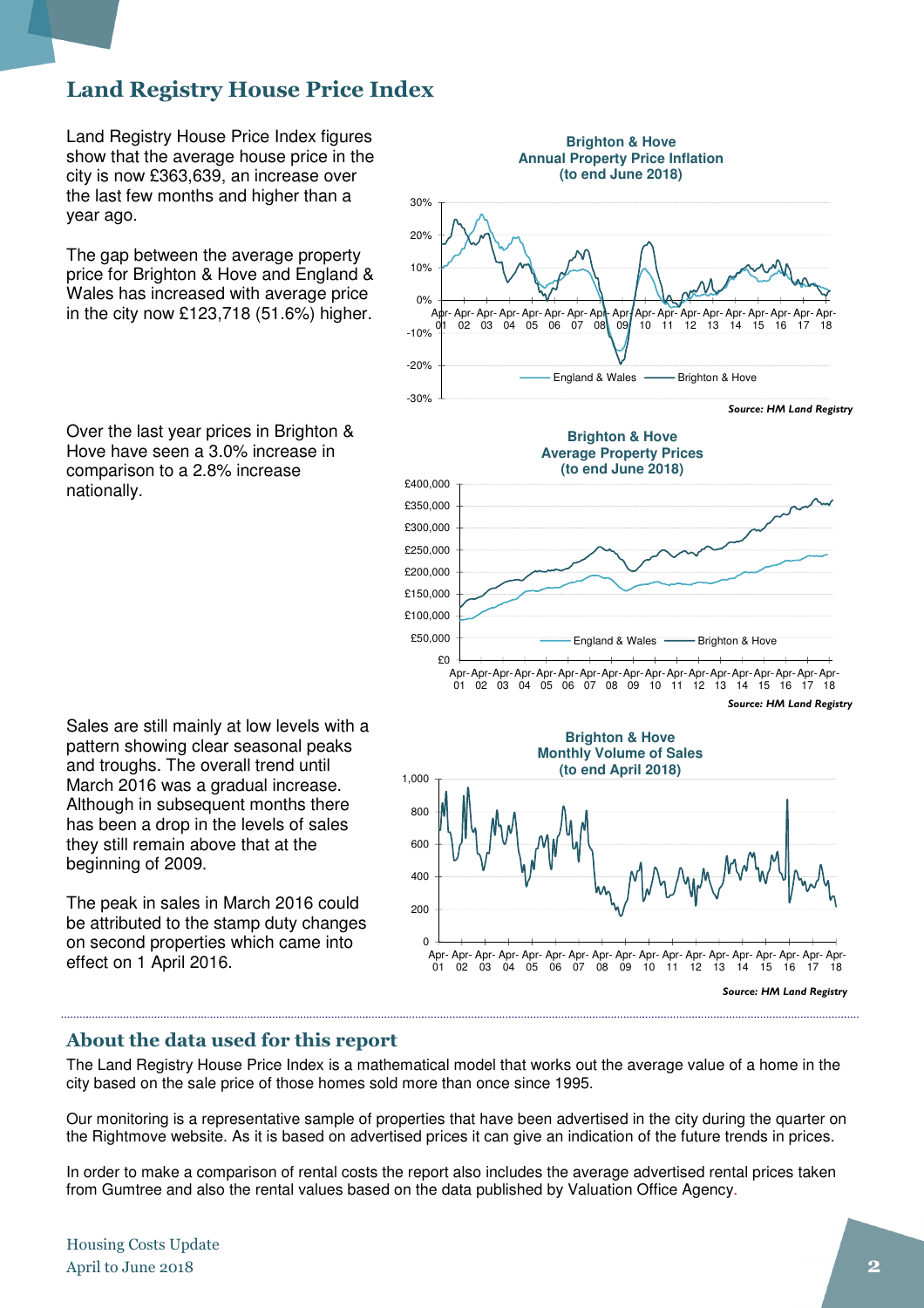# The Advertised Cost to Buy in Brighton & Hove

#### **Houses**

| <b>Annual</b><br><b>Average House Prices &amp; Inflation</b> |          |                     |                 |  |  |
|--------------------------------------------------------------|----------|---------------------|-----------------|--|--|
| <b>Size</b>                                                  | 2018 Q2  | 2017 Q <sub>2</sub> | <b>Increase</b> |  |  |
| 2 bed                                                        | £396,822 | £373,016            | $+6.4%$         |  |  |
| 3 bed                                                        | £489,222 | £465,078            | $+5.2%$         |  |  |
| 4 bed                                                        | £649,411 | £580,593            | $+11.9%$        |  |  |

| Quarterly<br><b>Average House Prices &amp; Inflation</b> |                     |          |                 |  |  |
|----------------------------------------------------------|---------------------|----------|-----------------|--|--|
| <b>Size</b>                                              | 2018 Q <sub>2</sub> | 2018 Q1  | <b>Increase</b> |  |  |
| 2 bed                                                    | £396,822            | £409,497 | $-3.1\%$        |  |  |
| 3 bed                                                    | £489,222            | £488,029 | $+0.2%$         |  |  |
| 4 bed                                                    | £649,411            | £627,887 | $+3.4%$         |  |  |



#### Brighton & Hove Average Cost of a House

The annual average advertised asking price for all houses has increased with 4-bed houses showing the greatest increase at +11.9%.

Over the quarter there has been an increase in the average advertised asking price for 3-bed and 4-bed houses with 4-bed houses showing the greatest increase at +3.4%. In contrast the average advertised asking price for 2-bed houses has decreased by -3.1%

#### **Flats**



The annual average advertised asking price for studio flats has increased by +7.2% but the annual average advertised asking price for 1-bed and 2-bed flats has marginally decreased with 1-bed flats showing the greatest decrease at -0.9%.

Over the quarter the average advertised asking price for 1-bed and 2-bed flats has shown a small decrease with 2-bed flats showing the greatest decrease at -0.7%. The quarterly average advertised asking price for studio flats has increased by +7.8%.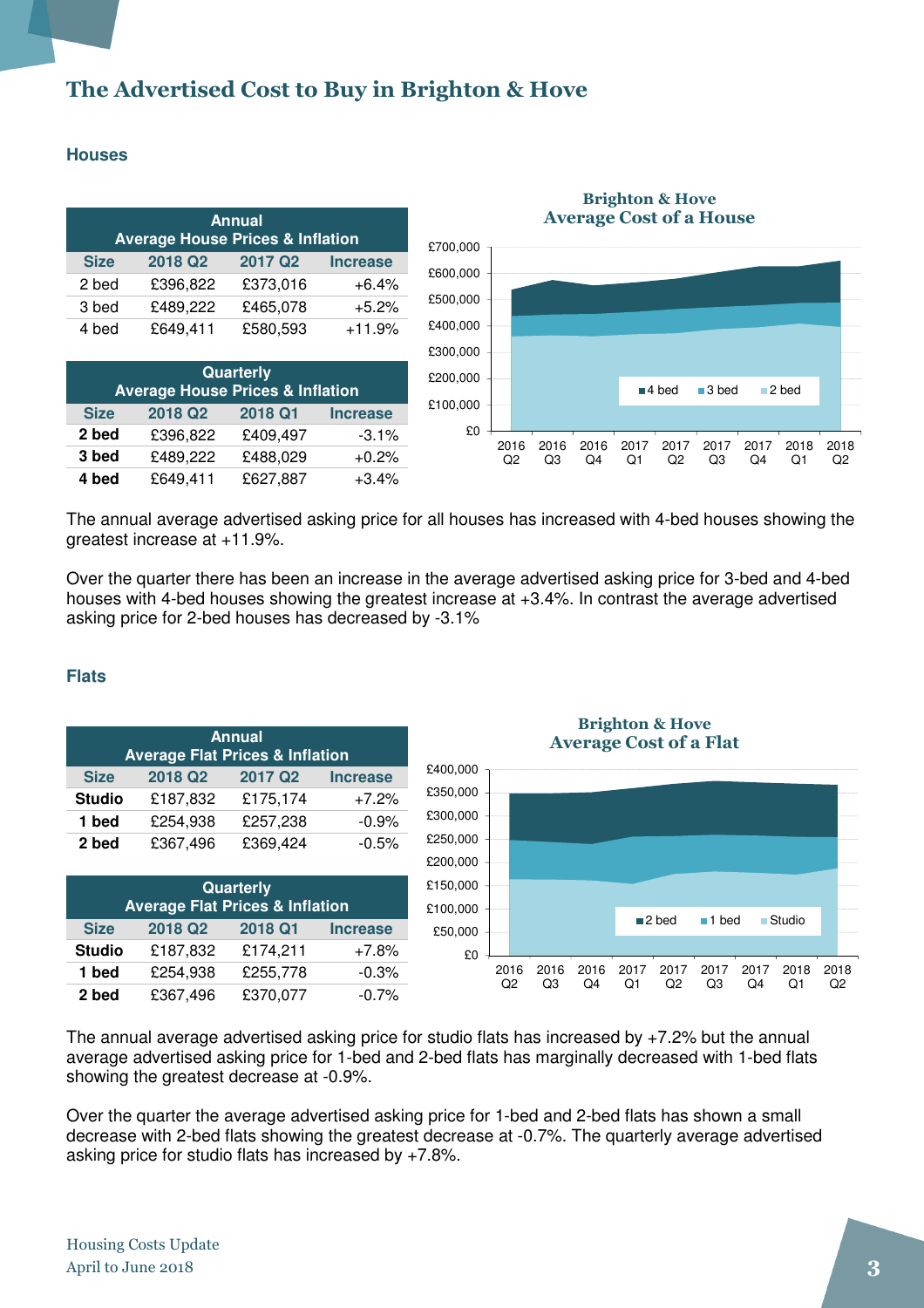# The Affordability of Buying in Brighton & Hove

Historically, mortgage lending has usually been limited to around 3.25 times annual income.

The 2015 Brighton & Hove City Council Objectively Assessed Need for Housing report showed that the average household income in Brighton & Hove was £38,300. However, 33% of households earn below £20,000. The average is affected by the number of very high earners in the city.



**Objectively Assessed Need for Housing report)**

The Median household income (where 50% of households earn less and 50% of households earn more) in the city is £29,100. We have used this median figure to more accurately reflect the pressures on local residents.

In Brighton & Hove the average 1-bed flat costs nearly 9 times the median household annual income and 3-bed house costs nearly 17 times the median annual income.

Households on average incomes must have either a sizeable deposit or borrow significantly in excess of prudent mortgage limits in order to buy. If interest rates rise, it could place a serious financial strain on households who have had to borrow large sums in excess of 3.25 times their income, with every 1% increase in interest rates adding around £90 per month to a £150,000 mortgage.

Mortgage interest rates and availability have been improving in recent months. However, deposits of 25% are now the norm rather than 5% required in previous years. As a result, the income required to finance a home has reduced but the deposit requirement has increased significantly.

| <b>Monthly Cost of Mortgage Repayments</b> |            |             |  |  |  |
|--------------------------------------------|------------|-------------|--|--|--|
|                                            | 1 bed flat | 3 bed house |  |  |  |
| Purchase value of property                 | £254,938   | £489,222    |  |  |  |
| Deposit 25%                                | £63,735    | £122,305    |  |  |  |
| Total value of mortgage                    | £191,204   | £366,916    |  |  |  |
| Income required*                           | £58,832    | £112,897    |  |  |  |
| Repayment @ 4% **                          | £1,009     | £1,937      |  |  |  |
| Repayment @ 5% **                          | £1,118     | £2,145      |  |  |  |
| Repayment @ 6% **                          | £1,232     | £2,364      |  |  |  |

**\* Based on 3.25 x salary \*\* Based on a 75% repayment mortgage repaid over 25 years** 

A sufficient mortgage for the average 1-bedroom flat would require an income of nearly £59,000 per annum with a £64,000 deposit and a 3-bed home requires an income of nearly £113,000 with a £122,000 deposit.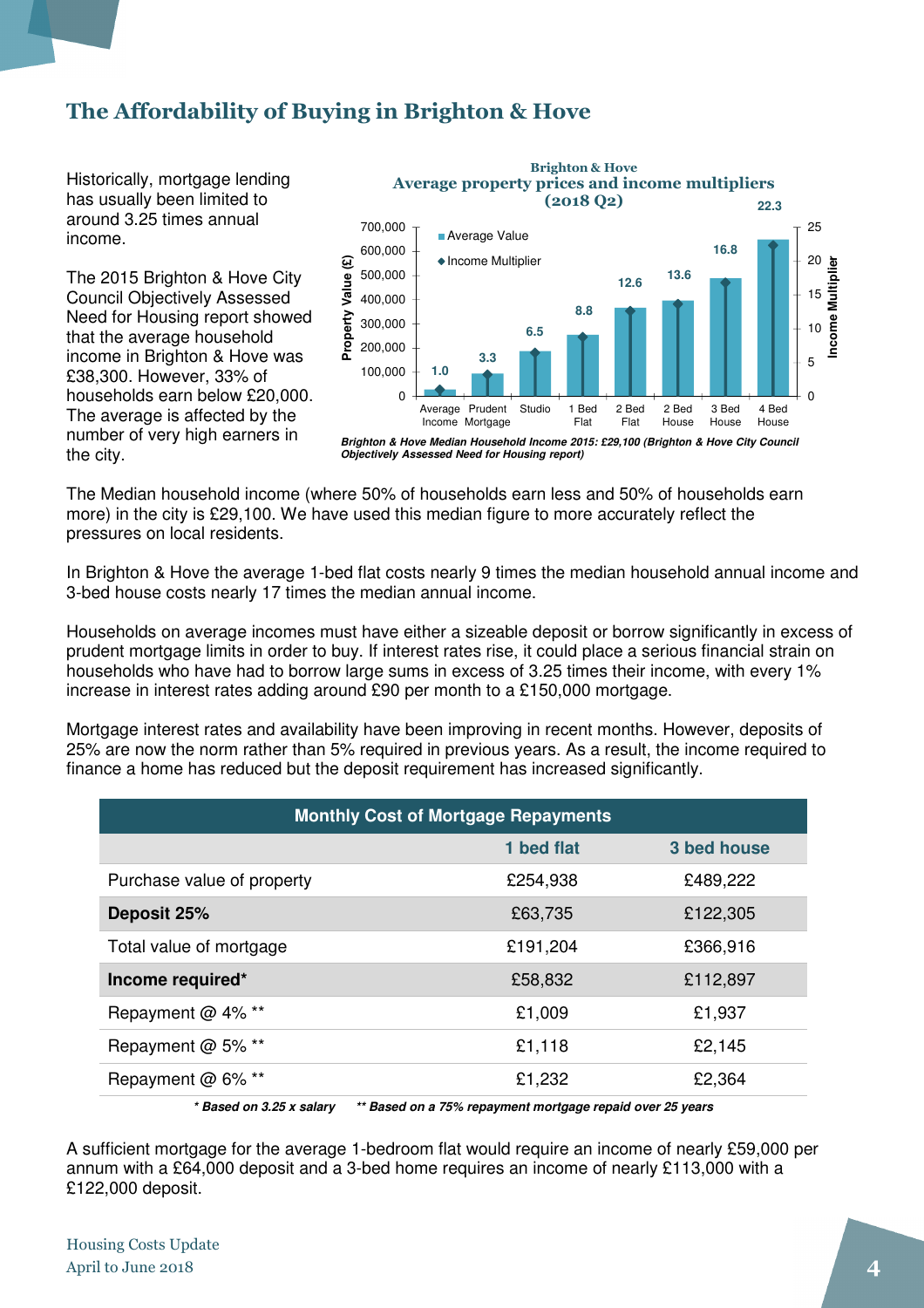# Data Tables: Advertised Cost to Buy in Brighton & Hove

| <b>HOUSES</b>                     | 2 Bed<br><b>House</b> | 3 Bed<br><b>House</b> | 4 Bed<br><b>House</b> |
|-----------------------------------|-----------------------|-----------------------|-----------------------|
| <b>Average</b>                    | £396,822              | £489,222              | £649,411              |
| Last Quarter (2018 Q1 Jan-Mar)    | £409,497              | £488,029              | £627,887              |
| % Change from last quarter        | $-3.1\%$              | $+0.2\%$              | $+3.4\%$              |
| Last Year (2017 Q2 Apr-Jun)       | £373,016              | £465,078              | £580,593              |
| % Change from last year           | $+6.4\%$              | $+5.2\%$              | +11.9%                |
|                                   |                       |                       |                       |
| Highest                           | £700,000              | £1,395,000            | £2,650,000            |
| Lowest                            | £92,000               | £200,000              | £325,000              |
|                                   |                       |                       |                       |
| Half the prices were higher than  | £395,000              | £475,000              | £625,000              |
| Most frequent price               | £425,000              | £450,000              | £550,000              |
|                                   |                       |                       |                       |
| <b>Average of lowest quartile</b> | £325,000              | £400,000              | £499,950              |
| Last Quarter (2018 Q1 Jan-Mar)    | £325,000              | £399,950              | £499,988              |
| % Change from last quarter        | 0.0%                  | 0.0%                  | $0.0\%$               |
| Last Year (2017 Q2 Apr-Jun)       | £320,000              | £375,000              | £475,000              |
| % Change from last year           | $+1.6%$               | $+6.7\%$              | $+5.3%$               |

| <b>FLATS</b>                      | <b>Studio</b> | <b>Bed Flat</b> | $\mathbf{2}$<br><b>Bed Flat</b> |
|-----------------------------------|---------------|-----------------|---------------------------------|
| <b>Average</b>                    | £187,832      | £254,938        | £367,496                        |
| Last Quarter (2018 Q1 Jan-Mar)    | £174,211      | £255,778        | £370,077                        |
| % Change from last quarter        | +7.8%         | $-0.3%$         | $-0.7\%$                        |
| Last Year (2017 Q2 Apr-Jun)       | £175,174      | £257,238        | £369,424                        |
| % Change from last year           | $+7.2%$       | $-0.9\%$        | $-0.5%$                         |
|                                   |               |                 |                                 |
| Highest                           | £260,000      | £500,000        | £850,000                        |
| Lowest                            | £100,000      | £119,000        | £159,000                        |
|                                   |               |                 |                                 |
| Half the prices were higher than  | £185,000      | £250,000        | £350,000                        |
| Most frequent price               | £175,000      | £250,000        | £350,000                        |
|                                   |               |                 |                                 |
| <b>Average of lowest quartile</b> | £165,000      | £225,000        | £299,995                        |
| Last Quarter (2018 Q1 Jan-Mar)    | £150,000      | £225,000        | £299,950                        |
| % Change from last quarter        | $+10.0\%$     | $0.0\%$         | $0.0\%$                         |
| Last Year (2017 Q2 Apr-Jun)       | £150,000      | £222,475        | £300,000                        |
| % Change from last year           | $+10.0\%$     | $+1.1%$         | $0.0\%$                         |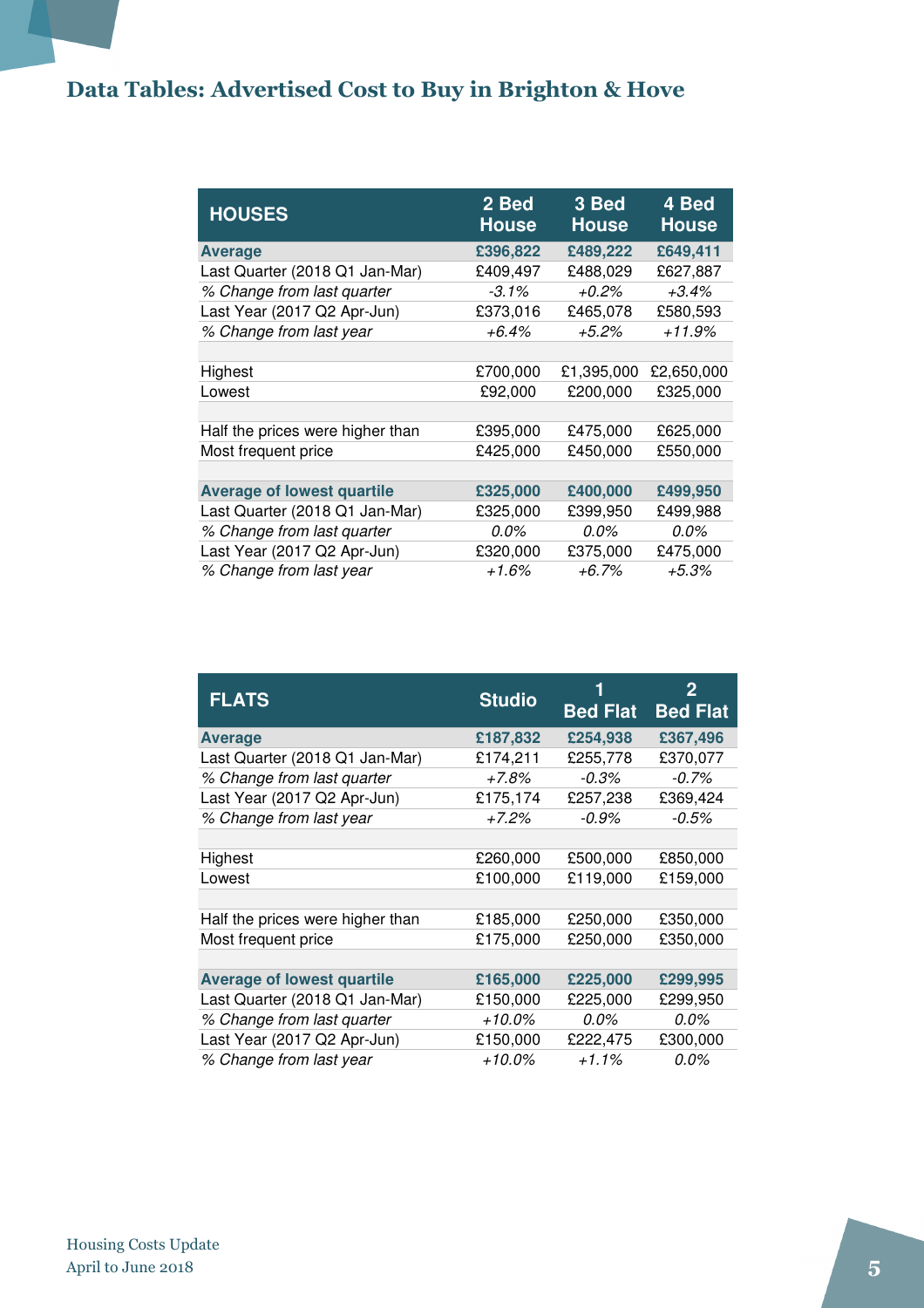# The Advertised Cost to Rent in Brighton & Hove

#### **Houses**

| <b>Annual</b><br><b>Average Monthly House Rent &amp; Inflation</b> |         |                     |                 |  |  |
|--------------------------------------------------------------------|---------|---------------------|-----------------|--|--|
| <b>Size</b>                                                        | 2018 Q2 | 2017 Q <sub>2</sub> | <b>Increase</b> |  |  |
| 2 bed                                                              | £1,326  | £1,329              | $-0.3%$         |  |  |
| 3 bed                                                              | £1,623  | £1,508              | $+7.6%$         |  |  |
| 4 bed                                                              | £2,133  | £2,049              | $+4.1%$         |  |  |

| <b>Quarterly</b><br><b>Average Monthly House Rent &amp; Inflation</b> |         |         |                 |  |  |
|-----------------------------------------------------------------------|---------|---------|-----------------|--|--|
| <b>Size</b>                                                           | 2018 Q2 | 2018 Q1 | <b>Increase</b> |  |  |
| 2 bed                                                                 | £1,326  | £1,331  | $-0.4%$         |  |  |
| 3 bed                                                                 | £1,623  | £1,619  | $+0.2%$         |  |  |
| 4 bed                                                                 | £2,133  | £2,194  | $-2.8%$         |  |  |

Brighton & Hove Average Monthly Cost to Rent a House



The annual average advertised cost of renting 3-bed and 4-bed houses has increased with 3-bed houses showing the greatest increase at +7.6%. The annual average advertised cost of renting 2-bed house has decreased slightly by -0.3%

The quarterly average advertised cost of renting a 2-bed and 4-bed house has decreased with 4-bed houses showing the greatest decrease at -2.8%. The quarterly average advertised cost of renting a 3 bed house has increased marginally by +0.2%.

#### **Flats**

| <b>Annual</b>                                    |                     |                     |                 |  |  |  |
|--------------------------------------------------|---------------------|---------------------|-----------------|--|--|--|
| <b>Average Monthly Flat Rent &amp; Inflation</b> |                     |                     |                 |  |  |  |
| <b>Size</b>                                      | 2018 Q <sub>2</sub> | 2017 Q <sub>2</sub> | <b>Increase</b> |  |  |  |
| Room                                             | £580                | £535                | $+8.3%$         |  |  |  |
| <b>Studio</b>                                    | £701                | £718                | $-2.5%$         |  |  |  |
| 1 bed                                            | £941                | £944                | $-0.3%$         |  |  |  |
| 2 bed                                            | £1,329              | £1,298              | $+2.4%$         |  |  |  |

| Quarterly<br><b>Average Monthly Flat Rent &amp; Inflation</b> |                     |         |                 |  |  |
|---------------------------------------------------------------|---------------------|---------|-----------------|--|--|
| <b>Size</b>                                                   | 2018 Q <sub>2</sub> | 2018 Q1 | <b>Increase</b> |  |  |
| Room                                                          | £580                | £583    | $-0.6%$         |  |  |
| <b>Studio</b>                                                 | £701                | £715    | $-1.9%$         |  |  |
| 1 bed                                                         | £941                | £924    | $+1.9%$         |  |  |
| 2 bed                                                         | £1,329              | £1,305  | $+1.9%$         |  |  |

Brighton & Hove Average Monthly Cost to Rent a Flat



The annual average advertised cost of renting a room and 2-bed flat has increased with the average advertised cost to rent a room showing the greatest increase at +8.3%. The annual average advertised cost of renting a studio and 1-bed flat has decreased with studios showing the greatest decrease at -2.5%.

The quarterly average advertised cost of renting a 1-bed and 2-bed flat has increased with both increasing by 1.9%. The quarterly average advertised cost of renting a room and studio flat has decreased with studio flats showing the greatest decrease at -1.9%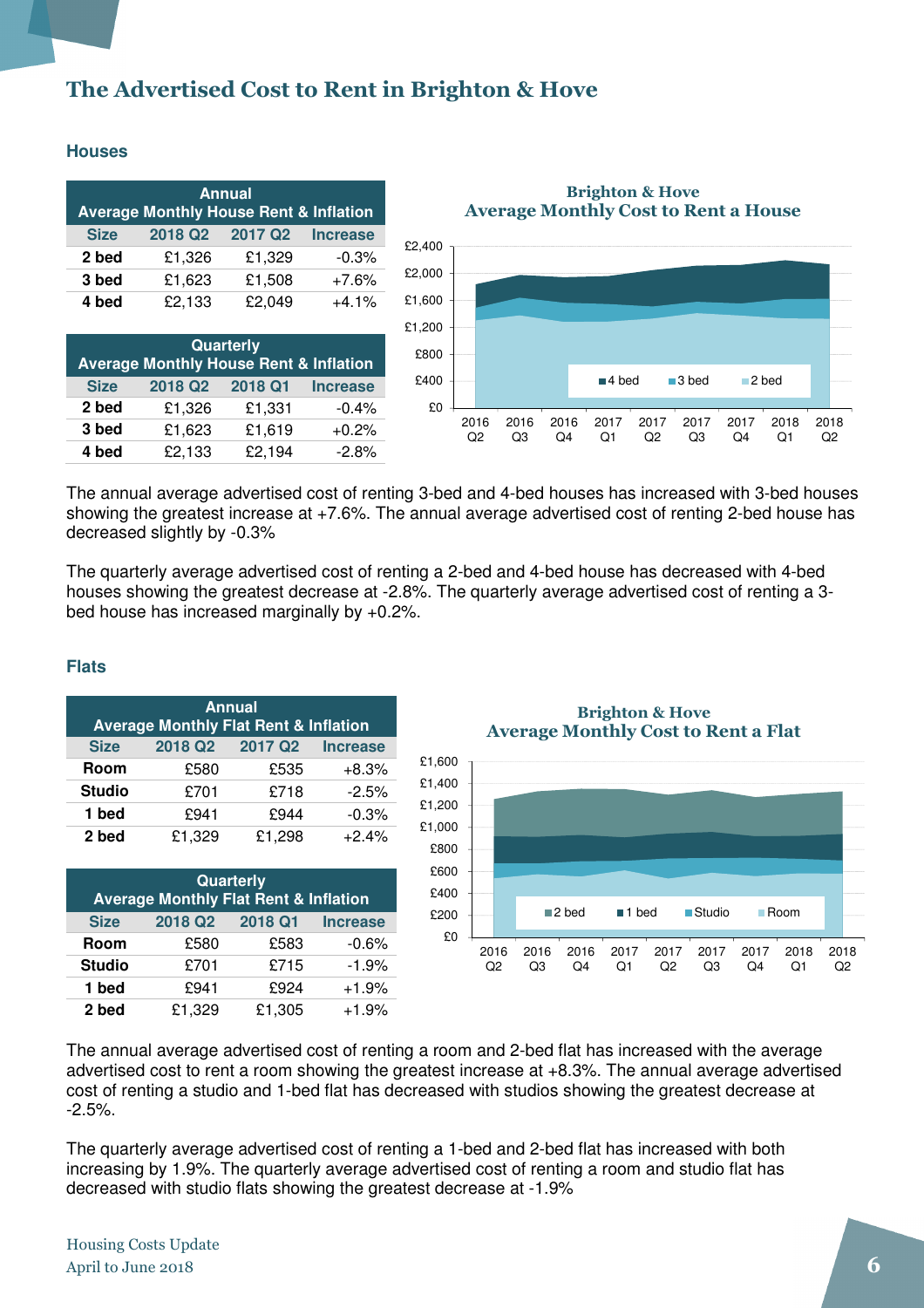# The Affordability of Renting in Brighton & Hove

| <b>Private Sector Rent Levels and Mortgage Comparison</b> |                     |                                  |                                      |                                         |                                        |  |
|-----------------------------------------------------------|---------------------|----------------------------------|--------------------------------------|-----------------------------------------|----------------------------------------|--|
| <b>Property</b>                                           | 2018 Q <sub>2</sub> |                                  | <b>Rent Compared to Mortgage *</b>   |                                         |                                        |  |
|                                                           |                     | <b>Average Rent</b><br>per Month | <b>Equivalent</b><br><b>Mortgage</b> | <b>Annual Income</b><br><b>Required</b> | Rent as a % of<br><b>Purchase Cost</b> |  |
| <b>Room</b>                                               | £                   | 580                              | £99,165                              | £30,512                                 | not applicable                         |  |
| <b>Studio</b>                                             | £                   | 701                              | £119,858                             | £36,879                                 | 63.8%                                  |  |
| 1 Bed Flat                                                | £                   | 941                              | £161,009                             | £49,541                                 | 63.2%                                  |  |
| 2 Bed Flat                                                | £                   | 1,329                            | £227,400                             | £69,969                                 | 61.9%                                  |  |
| 2 Bed House                                               | £                   | 1,326                            | £226,775                             | £69,777                                 | 57.1%                                  |  |
| <b>3 Bed House</b>                                        | £                   | 1,623                            | £277,612                             | £85,419                                 | 56.7%                                  |  |

#### Rent & Mortgage Comparison

**\* Assuming a mortgage at 3.25 times income over 25 years with 5% interest** 

A household renting an average 1-bed flat would be paying £941 per month in rent, which is equivalent to the monthly repayment cost of a £161,009 mortgage. Traditionally, a mortgage of this amount would require an income of £49,541 to finance, 70% above the city average.

During 2003 rents averaged at around 80% of what a mortgage would be on that home. However, prices have risen quicker than rents resulting in rents now covering around 61% of purchase value, and this is before factoring in managing agent fees, maintenance, and other costs. Buy to Let investors should undertake careful financial appraisals to ensure they will receive sufficient returns.

#### Rent & Housing Benefit Comparison

The Local Housing Allowance (LHA) is a standard housing benefit rate based on the number and age of people in the household and the number of rooms that the household needs.

The LHA is a maximum amount payable, which may be reduced due to income and savings.

The local housing allowance is less than all average rents which could reduce the chances of those on benefits finding an affordable home.



Note: The housing benefit local housing allowance calculated is only based on the number of bedrooms required, as all tenants are entitled to a kitchen and bathroom.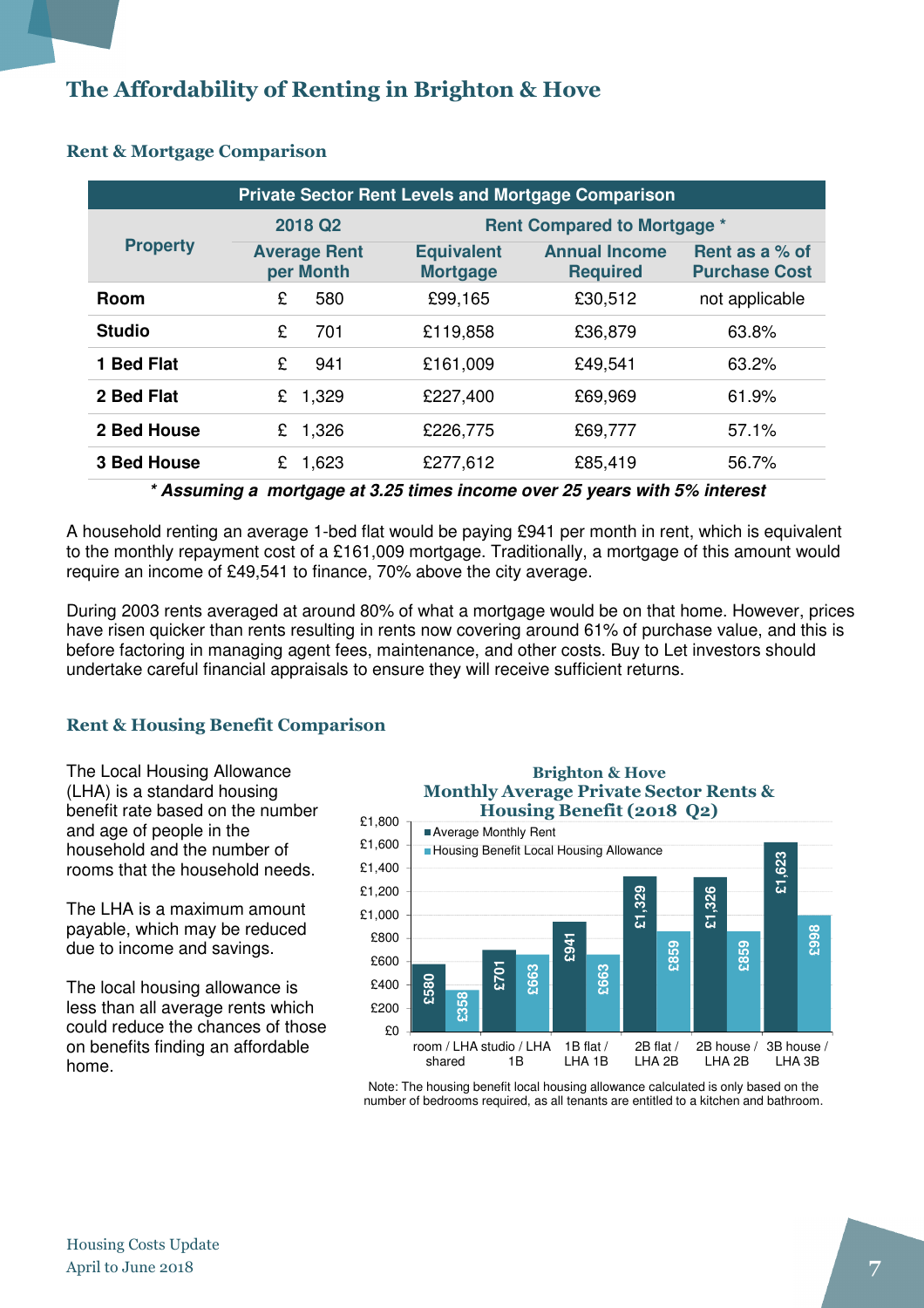# Data Tables: Advertised Cost of Renting in Brighton & Hove

| <b>HOUSES</b>                     | 2 Bed<br><b>House</b> | 3 Bed<br><b>House</b> | 4 Bed<br><b>House</b> |
|-----------------------------------|-----------------------|-----------------------|-----------------------|
| <b>Average</b>                    | £1,326                | £1,623                | £2,133                |
| Last Quarter (2018 Q1 Jan-Mar)    | £1,331                | £1,619                | £2,194                |
| % Change from last quarter        | $-0.4\%$              | +0.2%                 | $-2.8\%$              |
| Last Year (2017 Q2 Apr-Jun)       | £1,329                | £1,508                | £2,049                |
| % Change from last year           | $-0.3%$               | +7.6%                 | $+4.1%$               |
|                                   |                       |                       |                       |
| Highest                           | £2,773                | £2,990                | £3,000                |
| Lowest                            | £950                  | £1,150                | £1,400                |
|                                   |                       |                       |                       |
| Half the prices were higher than  | £1,300                | £1,550                | £2,200                |
| Most frequent price               | £1,350                | £1,500                | £2,340                |
|                                   |                       |                       |                       |
| <b>Average of lowest quartile</b> | £1,195                | £1,449                | £1,750                |
| Last Quarter (2018 Q1 Jan-Mar)    | £1,200                | £1,369                | £1,976                |
| % Change from last quarter        | $-0.4\%$              | +5.8%                 | $-11.4%$              |
| Last Year (2017 Q2 Apr-Jun)       | £1,200                | £1,350                | £1,800                |
| % Change from last year           | $-0.4\%$              | +7.3%                 | $-2.8\%$              |

| <b>FLATS</b>                      | <b>Room</b> | <b>Studio</b> | <b>Bed Flat</b> | $\mathbf 2$<br><b>Bed Flat</b> |
|-----------------------------------|-------------|---------------|-----------------|--------------------------------|
| <b>Average</b>                    | £580        | £701          | £941            | £1,329                         |
| Last Quarter (2018 Q1 Jan-Mar)    | £583        | £715          | £924            | £1,305                         |
| % Change from last quarter        | $-0.6%$     | $-1.9\%$      | $+1.9%$         | $+1.9\%$                       |
| Last Year (2017 Q2 Apr-Jun)       | £535        | £718          | £944            | £1,298                         |
| % Change from last year           | +8.3%       | $-2.5\%$      | $-0.3\%$        | $+2.4\%$                       |
|                                   |             |               |                 |                                |
| Highest                           | £800        | £997          | £1,650          | £2,500                         |
| Lowest                            | £399        | £450          | £595            | £850                           |
|                                   |             |               |                 |                                |
| Half the prices were higher than  | £585        | £695          | £900            | £1,250                         |
| Most frequent price               | £672        | £650          | £850            | £1,200                         |
|                                   |             |               |                 |                                |
| <b>Average of lowest quartile</b> | £539        | £625          | £850            | £1,100                         |
| Last Quarter (2018 Q1 Jan-Mar)    | £520        | £650          | £825            | £1,100                         |
| % Change from last quarter        | +3.7%       | $-3.8\%$      | $+3.0\%$        | 0.0%                           |
| Last Year (2017 Q2 Apr-Jun)       | £487        | £630          | £825            | £1,100                         |
| % Change from last year           | +10.7%      | -0.8%         | +3.0%           | 0.0%                           |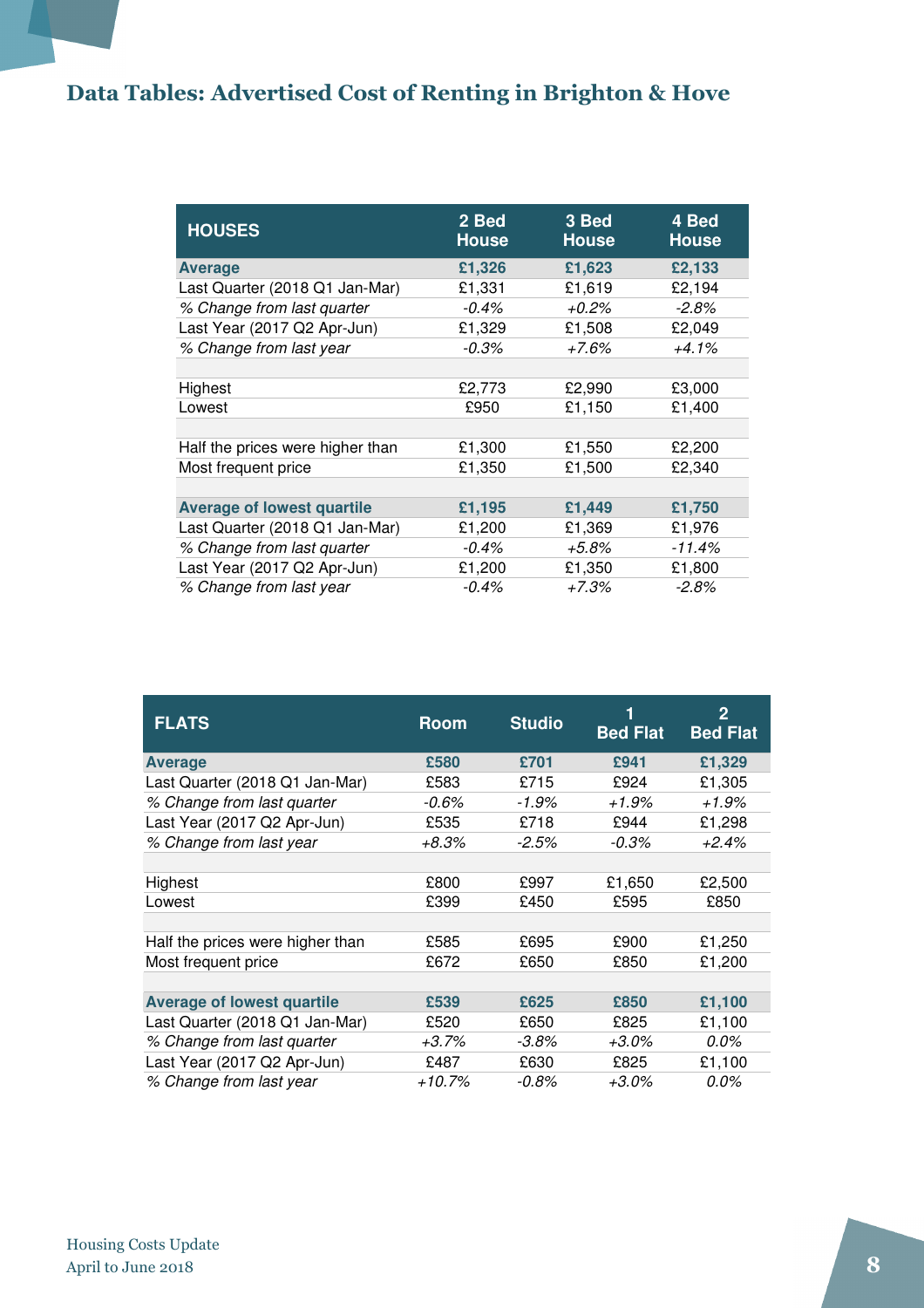## Gumtree: Advertised cost to rent in Brighton & Hove

| <b>Houses</b>                                                      |         |                     |                 |  |  |  |  |
|--------------------------------------------------------------------|---------|---------------------|-----------------|--|--|--|--|
| <b>Annual</b><br><b>Average Monthly House Rent &amp; Inflation</b> |         |                     |                 |  |  |  |  |
|                                                                    |         |                     |                 |  |  |  |  |
| <b>Size</b>                                                        | 2018 Q2 | 2017 Q <sub>2</sub> | <b>Increase</b> |  |  |  |  |
| 2 bed                                                              | £1,441  | £1,211              | $+19.0%$        |  |  |  |  |
| 3 bed                                                              | £1,582  | £1,443              | $+9.6%$         |  |  |  |  |
| 4 bed                                                              | £2,238  | £1,854              | $+20.8%$        |  |  |  |  |
| <b>Quarterly</b>                                                   |         |                     |                 |  |  |  |  |
| <b>Average Monthly House Rent &amp; Inflation</b>                  |         |                     |                 |  |  |  |  |
| <b>Size</b>                                                        | 2018 Q2 | 2018 Q1             | <b>Increase</b> |  |  |  |  |
| 2 bed                                                              | £1,441  | £1,307              | $+10.3%$        |  |  |  |  |
| 3 bed                                                              | £1,582  | £1,537              | $+2.9%$         |  |  |  |  |
| 4 bed                                                              | £2,238  | £2,098              | $+6.7%$         |  |  |  |  |



The annual average advertised cost of renting all houses has increased with 4-bed houses showing the greatest increase at +20.8%.

The quarterly average advertised cost of renting all houses has increased with 2-bed houses showing the greatest increase at +10.3%.

| <b>Flats</b>                                                   |                     |                     |                 |  |  |  |  |
|----------------------------------------------------------------|---------------------|---------------------|-----------------|--|--|--|--|
| Annual                                                         |                     |                     |                 |  |  |  |  |
| <b>Average Flat Prices &amp; Inflation</b>                     |                     |                     |                 |  |  |  |  |
| <b>Size</b>                                                    | 2018 Q <sub>2</sub> | 2017 Q <sub>2</sub> | <b>Increase</b> |  |  |  |  |
| Room                                                           | £525                | £510                | $+3.0\%$        |  |  |  |  |
| <b>Studio</b>                                                  | £729                | £729                | $+0.1%$         |  |  |  |  |
| 1 bed                                                          | £934                | £928                | $+0.7%$         |  |  |  |  |
| 2 bed                                                          | £1,307              | £1,295              | $+1.0%$         |  |  |  |  |
| <b>Quarterly</b><br><b>Average Flat Prices &amp; Inflation</b> |                     |                     |                 |  |  |  |  |
| <b>Size</b>                                                    | 2018 Q <sub>2</sub> | 2018 Q1             | <b>Increase</b> |  |  |  |  |
| Room                                                           | £525                | £544                | $-3.5%$         |  |  |  |  |
| <b>Studio</b>                                                  | £729                | £742                | $-1.8%$         |  |  |  |  |
| 1 bed                                                          | £934                | £926                | $+0.9%$         |  |  |  |  |
| 2 bed                                                          | £1,307              | £1,339              | $-2.4%$         |  |  |  |  |

Brighton & Hove Average Monthly Cost to Rent a Flat



The annual average advertised cost of renting a room and all flats has increased with rooms showing the greatest increase at +3.0%.

The quarterly average advertised cost of renting a room, studio and 1-bed flat has decreased with rooms showing the greatest decrease at -3.5% but the cost of renting a 1-bed flat has increased by +0.9%.

#### Rent & Housing Benefit Comparison

The Local Housing Allowance (LHA) is a standard housing benefit rate based on the number and age of people in the household and the number of rooms that the household needs. It is a maximum amount payable, which may be reduced due to income and savings.

The local housing allowance is less than all average rents which could reduce the chances of those on benefits finding an affordable home.



Housing Costs Update

April to June 2018<br>April to June 2018 9. International control of the housing benefit local housing allowance calculated is only<br>Capacity bedrooms required, as all tenants are entitled to a kitchen and bathroom.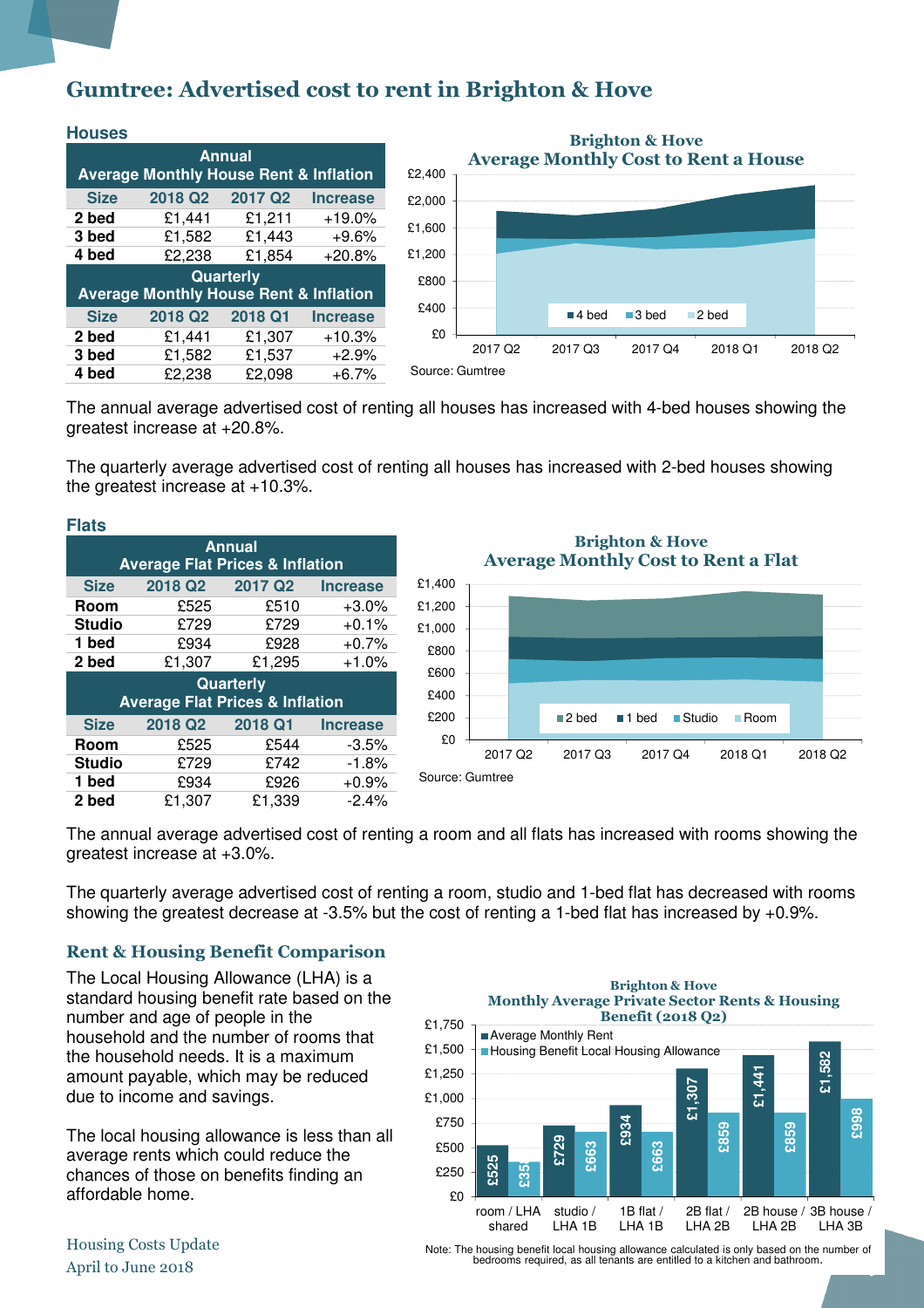### Comparison between Gumtree and Rightmove: Advertised Cost of Renting in Brighton & Hove

#### **Houses**

|                                   |                       | <b>Gumtree</b>        |                       | <b>Rightmove</b>      |                       |                       |
|-----------------------------------|-----------------------|-----------------------|-----------------------|-----------------------|-----------------------|-----------------------|
| <b>HOUSES</b>                     | 2 Bed<br><b>House</b> | 3 Bed<br><b>House</b> | 4 Bed<br><b>House</b> | 2 Bed<br><b>House</b> | 3 Bed<br><b>House</b> | 4 Bed<br><b>House</b> |
| <b>Average</b>                    | £1,441                | £1,582                | £2,238                | £1,326                | £1,623                | £2,133                |
| Last Quarter (2018 Q1 Jan-Mar)    | £1,307                | £1,537                | £2,098                | £1,331                | £1,619                | £2,194                |
| % Change from last quarter        | +10.3%                | +2.9%                 | $+6.7%$               | $-0.4\%$              | +0.2%                 | $-2.8\%$              |
| Last Year (2017 Q2 Apr-Jun)       | £1,211                | £1,443                | £1,854                | £1,329                | £1,508                | £2,049                |
| % Change from last year           | +19.0%                | $+9.6\%$              | +20.8%                | $-0.3\%$              | +7.6%                 | +4.1%                 |
|                                   |                       |                       |                       |                       |                       |                       |
| Highest                           | £2,817                | £2,600                | £3,000                | £2,773                | £2,990                | £3,000                |
| Lowest                            | £900                  | £915                  | £1,699                | £950                  | £1,150                | £1,400                |
|                                   |                       |                       |                       |                       |                       |                       |
| Half the prices were higher than  | £1,300                | £1,500                | £2,340                | £1,300                | £1,550                | £2,200                |
| Most frequent price               | £1,950                | £1,700                | £1,750                | £1,350                | £1,500                | £2,340                |
|                                   |                       |                       |                       |                       |                       |                       |
| <b>Average of lowest quartile</b> | £1,195                | £1,325                | £1,825                | £1,195                | £1,449                | £1,750                |
| Last Quarter (2018 Q1 Jan-Mar)    | £1,100                | £1,300                | £1,838                | £1,200                | £1,369                | £1,976                |
| % Change from last quarter        | +8.6%                 | +1.9%                 | $-0.7\%$              | $-0.4\%$              | +5.8%                 | $-11.4\%$             |
| Last Year (2017 Q2 Apr-Jun)       | £995                  | £1,395                | £1,536                | £1,200                | £1,350                | £1,800                |
| % Change from last year           | $+20.1%$              | $-5.0%$               | 18.8%                 | $-0.4%$               | $+7.3%$               | $-2.8%$               |

#### **Flats**

|                                   |             | <b>Gumtree</b> |                      |                      | <b>Rightmove</b> |               |                      |                      |
|-----------------------------------|-------------|----------------|----------------------|----------------------|------------------|---------------|----------------------|----------------------|
| <b>FLATS</b>                      | <b>Room</b> | <b>Studio</b>  | 1 Bed<br><b>Flat</b> | 2 Bed<br><b>Flat</b> | <b>Room</b>      | <b>Studio</b> | 1 Bed<br><b>Flat</b> | 2 Bed<br><b>Flat</b> |
| <b>Average</b>                    | £525        | £729           | £934                 | £1,307               | £580             | £701          | £941                 | £1,329               |
| Last Quarter (2018 Q1 Jan-Mar)    | £544        | £742           | £926                 | £1,339               | £583             | £715          | £924                 | £1,305               |
| % Change from last quarter        | $-3.5\%$    | $-1.8%$        | +0.9%                | $-2.4\%$             | $-0.6\%$         | -1.9%         | $+1.9%$              | $+1.9%$              |
| Last Year (2017 Q2 Apr-Jun)       | £510        | £729           | £928                 | £1,295               | £535             | £718          | £944                 | £1,298               |
| % Change from last year           | +3.0%       | $+0.1\%$       | $+0.7\%$             | $+1.0\%$             | +8.3%            | $-2.5\%$      | $-0.3\%$             | $+2.4%$              |
|                                   |             |                |                      |                      |                  |               |                      |                      |
| Highest                           | £740        | £1,250         | £2,400               | £2,250               | £800             | £997          | £1,650               | £2,500               |
| Lowest                            | £300        | £525           | £600                 | £725                 | £399             | £450          | £595                 | £850                 |
|                                   |             |                |                      |                      |                  |               |                      |                      |
| Half the prices were higher than  | £520        | £725           | £895                 | £1,250               | £585             | £695          | £900                 | £1,250               |
| Most frequent price               | £500        | £575           | £900                 | £1,200               | £672             | £650          | £850                 | £1,200               |
|                                   |             |                |                      |                      |                  |               |                      |                      |
| <b>Average of lowest quartile</b> | £450        | £650           | £805                 | £1,150               | £539             | £625          | £850                 | £1,100               |
| Last Quarter (2018 Q1 Jan-Mar)    | £480        | £650           | £850                 | £1,150               | £520             | £650          | £825                 | £1,100               |
| % Change from last quarter        | -6.3%       | $0.0\%$        | $-5.3\%$             | 0.0%                 | $+3.7%$          | $-3.8\%$      | $+3.0\%$             | $0.0\%$              |
| Last Year (2017 Q2 Apr-Jun)       | £450        | £650           | £800                 | £1,100               | £487             | £630          | £825                 | £1,100               |
| % Change from last year           | 0.0%        | 0.0%           | +0.6%                | +4.5%                | $+10.7%$         | $-0.8\%$      | $+3.0\%$             | 0.0%                 |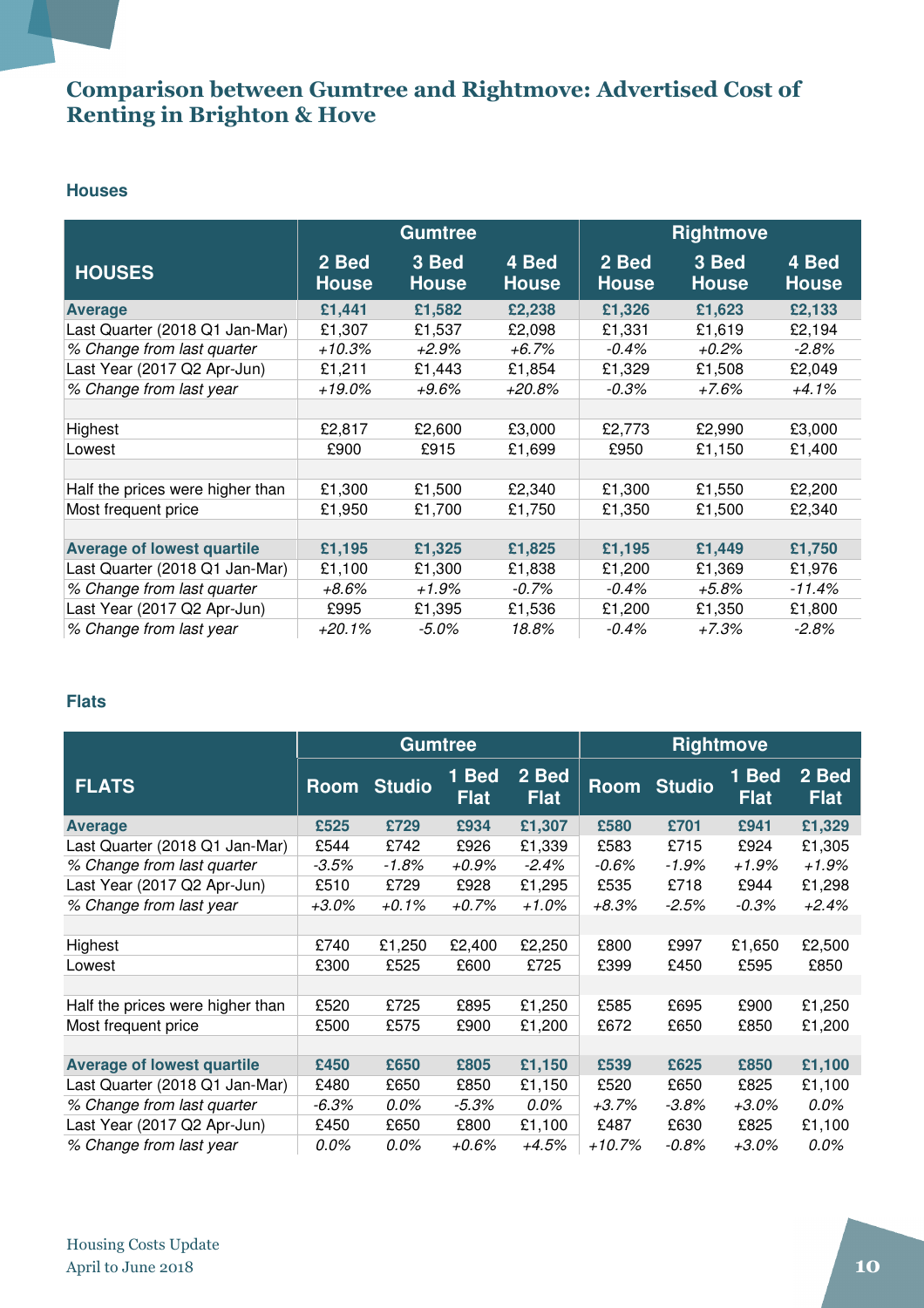## Valuation Office Agency

#### Statistics on rents paid for private rented properties in the City

The following information it taken from data collected by the Valuation Office Agency on rents paid for properties in the city's private rented sector. The data is based on a sample of rental information. Although this sample changes over time, it still provides an indication of changes in the rental market.

The charts and tables compare the 12 month period from 1 April 2017 to 31 March 2018 to the pervious 12 month period from 1 April 2016 to 31 March 2017.

| <b>Sample Size</b>     |              |                |        |        |        |           |              |  |
|------------------------|--------------|----------------|--------|--------|--------|-----------|--------------|--|
| <b>Period</b>          | <b>Rooms</b> | <b>Studios</b> | 1 beds | 2 beds | 3 beds | $4+$ beds | <b>Total</b> |  |
| 1 Apr $17 - 31$ Mar 18 | 200          | 260            | 1.100  | .280   | 490    | 720       | 4.050        |  |
| 1 Apr $16 - 31$ Mar 17 | 210          | 290            | .000   | .090   | 490    | 880       | 3,960        |  |

When comparing the sample data there has been an increase in the rent paid for all the different sized properties, with rooms showing the greatest increase at +6.6%

#### **Single People and Couples**

| <b>Annual</b><br><b>Average Monthly Rent &amp; Inflation</b> |         |         |                 |  |  |  |  |
|--------------------------------------------------------------|---------|---------|-----------------|--|--|--|--|
| <b>Size</b>                                                  | 2017/18 | 2016/17 | <b>Increase</b> |  |  |  |  |
| Room                                                         | £486    | £456    | $+6.6%$         |  |  |  |  |
| <b>Studio</b>                                                | £662    | £650    | $+1.8%$         |  |  |  |  |
| 1 bed                                                        | £873    | £866    | $+0.8%$         |  |  |  |  |

#### Brighton & Hove Average Monthly Cost



#### **Families and larger households**

| <b>Annual</b><br><b>Average Monthly Rent &amp; Inflation</b> |         |         |                 |  |  |  |  |
|--------------------------------------------------------------|---------|---------|-----------------|--|--|--|--|
| <b>Size</b>                                                  | 2017/18 | 2016/17 | <b>Increase</b> |  |  |  |  |
| 2 bed                                                        | £1,180  | £1,169  | $+0.9%$         |  |  |  |  |
| 3 bed                                                        | £1,482  | £1,472  | $+0.7%$         |  |  |  |  |
| $4$ bed +                                                    | £2,361  | £2,237  | $+5.5%$         |  |  |  |  |

#### Brighton & Hove Average Monthly Cost



Source: VOA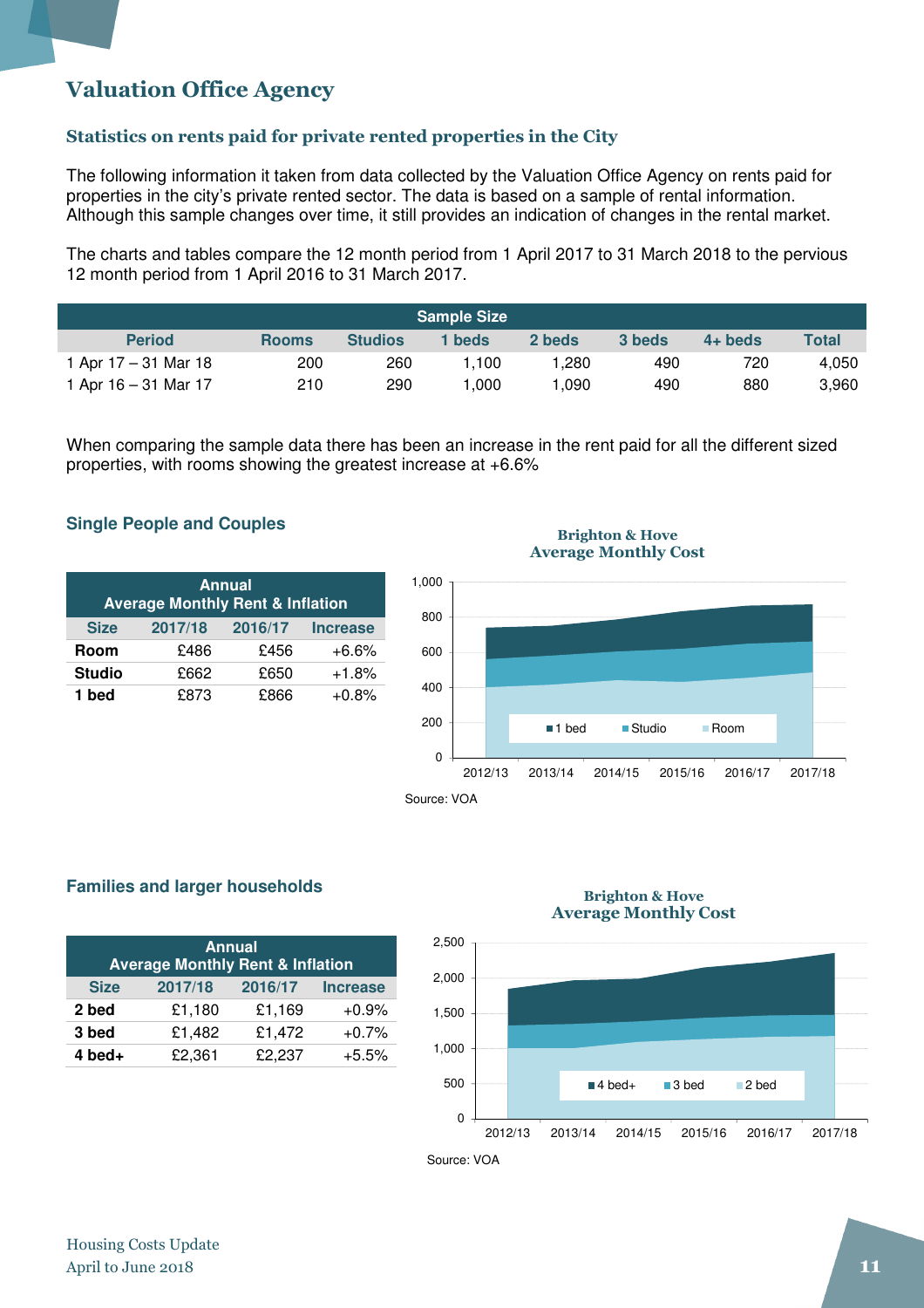#### **Rent & Housing Benefit Comparison**

The Local Housing Allowance (LHA) is a standard housing benefit rate based on the number and age of people in the household and the number of rooms that the household needs.

The LHA is a maximum amount payable, which may be reduced due to income and savings.

With the exception of studios, the local housing allowance is less than all average rents which could reduce the chances of those on benefits finding an affordable home.



Brighton & Hove

Note: The housing benefit local housing allowance calculated is only based on the number of bedrooms required, as all tenants are entitled to a kitchen and bathroom.

#### **Annual Comparisons**

The table shows the annual changes in the rents paid for properties in the city; comparing the average, median and upper and lower quartiles<sup>1</sup>

|                                           | <b>Room</b> | <b>Studio</b> | 1-Bed   | 2-Bed  | 3-Bed    | $4 - Bed +$ |
|-------------------------------------------|-------------|---------------|---------|--------|----------|-------------|
| <b>Average</b>                            | £486        | £662          | £873    | £1,180 | £1,482   | £2,361      |
| Last Year (1 Apr 2016 - 31 Mar 2017)      | £456        | £650          | £866    | £1,169 | £1,472   | £2,237      |
| % Change from last year                   | +6.6%       | $+1.8%$       | +0.8%   | +0.9%  | $+0.7\%$ | $+5.5%$     |
|                                           |             |               |         |        |          |             |
| Half the prices were higher than (median) | £499        | £650          | £850    | £1,150 | £1,450   | £2,250      |
| Last Year (1 Apr 2016 - 31 Mar 2017)      | £450        | £650          | £850    | £1,150 | £1,425   | £2,150      |
| % Change from last year                   | +10.9%      | 0.0%          | 0.0%    | 0.0%   | +1.8%    | $+4.7%$     |
|                                           |             |               |         |        |          |             |
| <b>Upper quartile</b>                     | £546        | £710          | £925    | £1,270 | £1,600   | £2,708      |
| Last Year (1 Apr 2016 - 31 Mar 2017)      | £500        | £695          | £925    | £1,295 | £1,600   | £2,529      |
| % Change from last year                   | $+9.2\%$    | $+2.2%$       | $0.0\%$ | -1.9%  | $0.0\%$  | $+7.1%$     |
|                                           |             |               |         |        |          |             |
| <b>Lower quartile</b>                     | £390        | £610          | £795    | £1,015 | £1,300   | £1,906      |
| Last Year (1 Apr 2016 - 31 Mar 2017)      | £410        | £595          | £795    | £1,000 | £1,300   | £1,820      |
| % Change from last year                   | -4.9%       | 2.5%          | 0.0%    | +1.5%  | 0.0%     | +4.7%       |

 $\overline{a}$ 

 $^1$  The upper quartile has the top 25% of rents above it and the lower quartiles has the bottom 25% of rents below it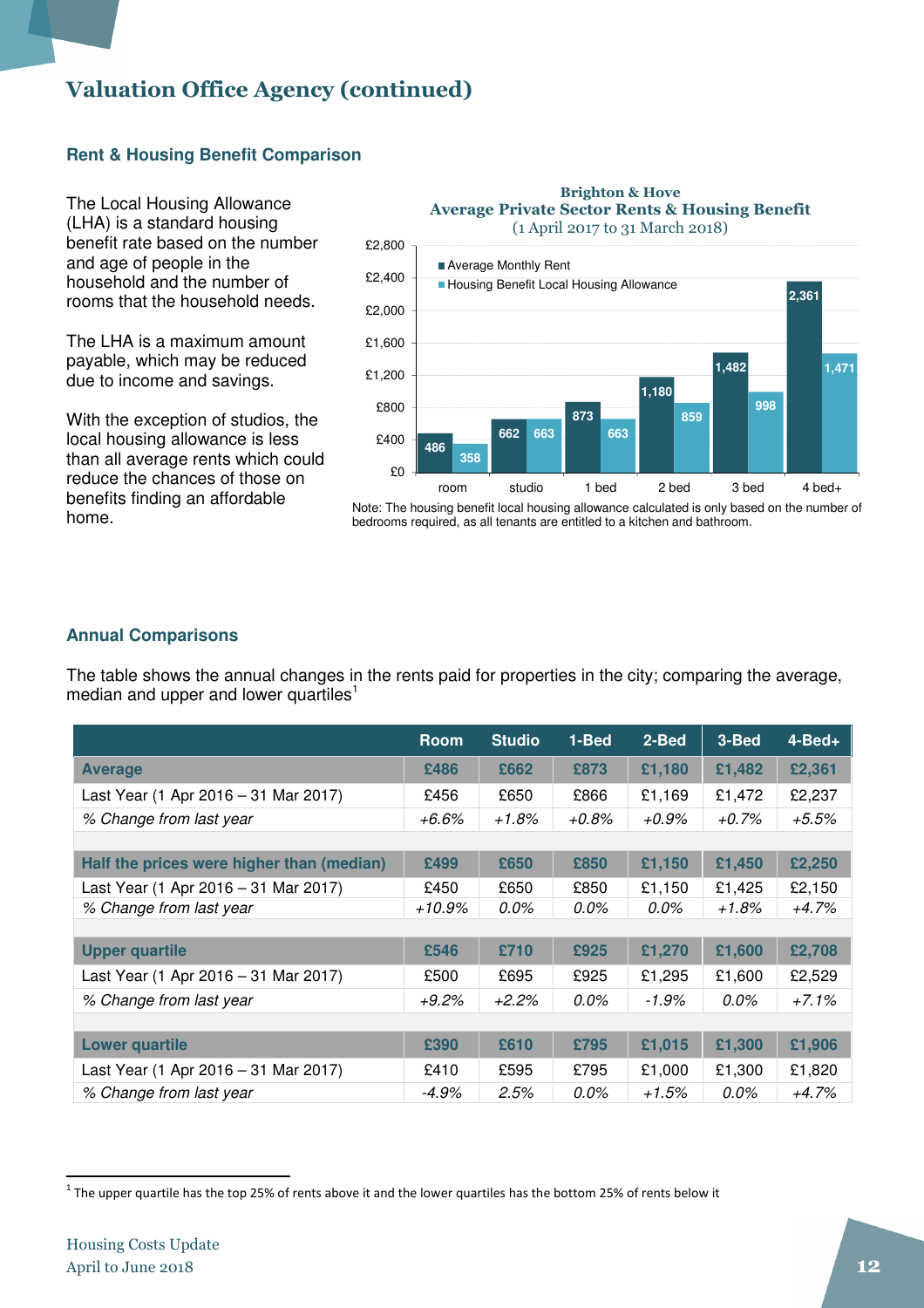The charts compare the average monthly rents in England, the South East and Brighton & Hove

£1,000

#### **Room**

The average monthly cost to rent a room in Brighton & Hove was 21% higher than England and 10% higher than South East

£401 £442 £486 £0 £100 £200 £300 £400 £500 England South East Brighton & Hove 1 April 2017 to 31 March 2018 Source: VOA

Room: Average Monthly Rents

#### **Studio**

The average monthly cost to rent a studio property in Brighton & Hove was 4% higher than England and 16% higher than South East



#### **1-bed**

The average monthly cost to rent a property with 1 bedroom in Brighton & Hove was 23% higher than England and 22% higher than South East

1-Bed: Average Monthly Rents 1 April 2017 to 31 March 2018



Studio: Average Monthly Rents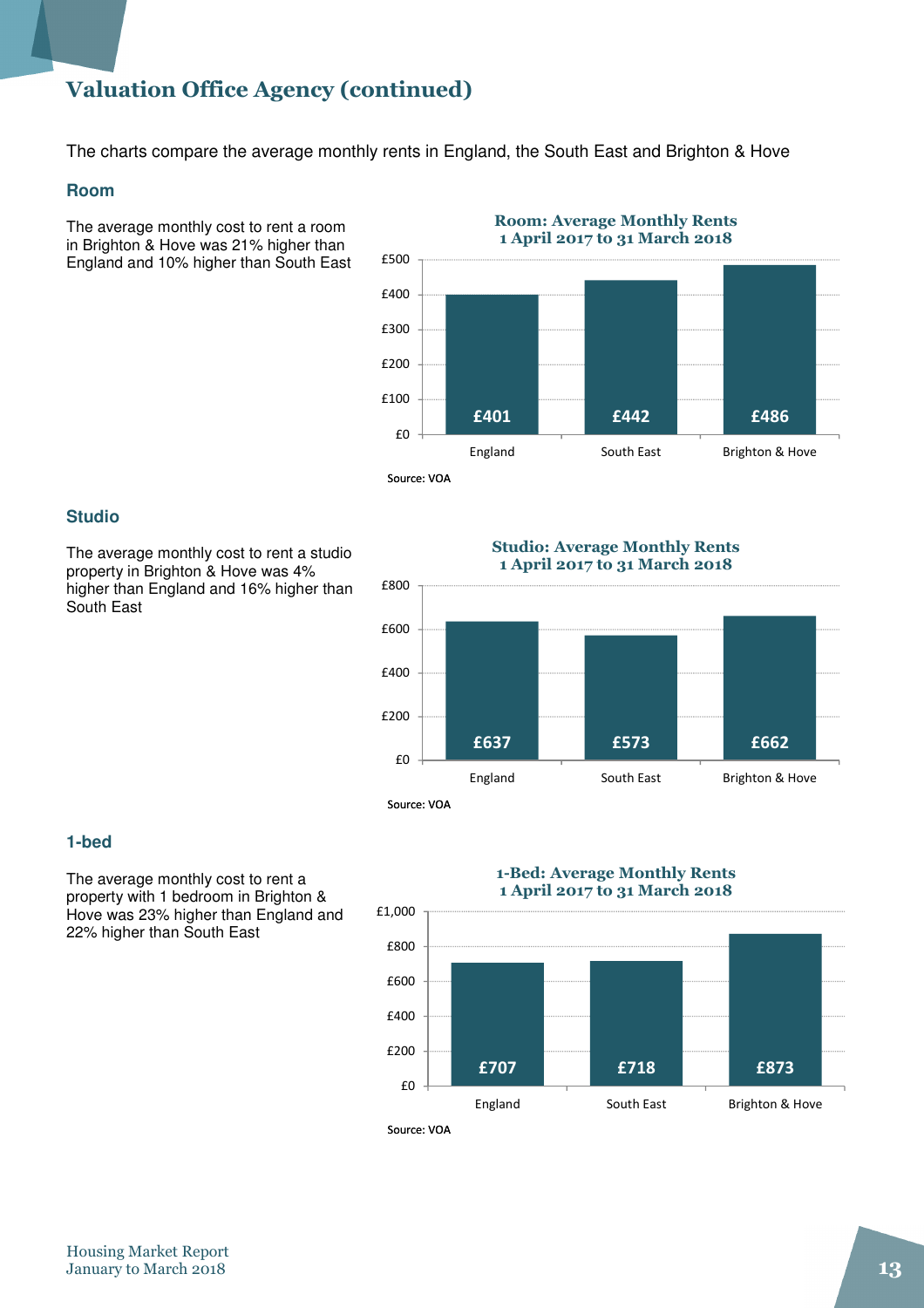#### **2-bed**

The average monthly cost to rent a property with 2 bedrooms in Brighton & Hove was 53% higher than England and 29% higher than South East



#### **3-bed**

The average monthly cost to rent a property with 3 bedrooms in Brighton & Hove was 68% higher than England and 31% higher than South East

3-Bed: Average Monthly Rents 1 April 2017 to 31 March 2018



#### **4-bed+**

The average monthly cost to rent a property with 4 or more bedrooms in Brighton & Hove was 53% higher than England and 23% higher than South East.

# 4-Bed+: Average Monthly Rents



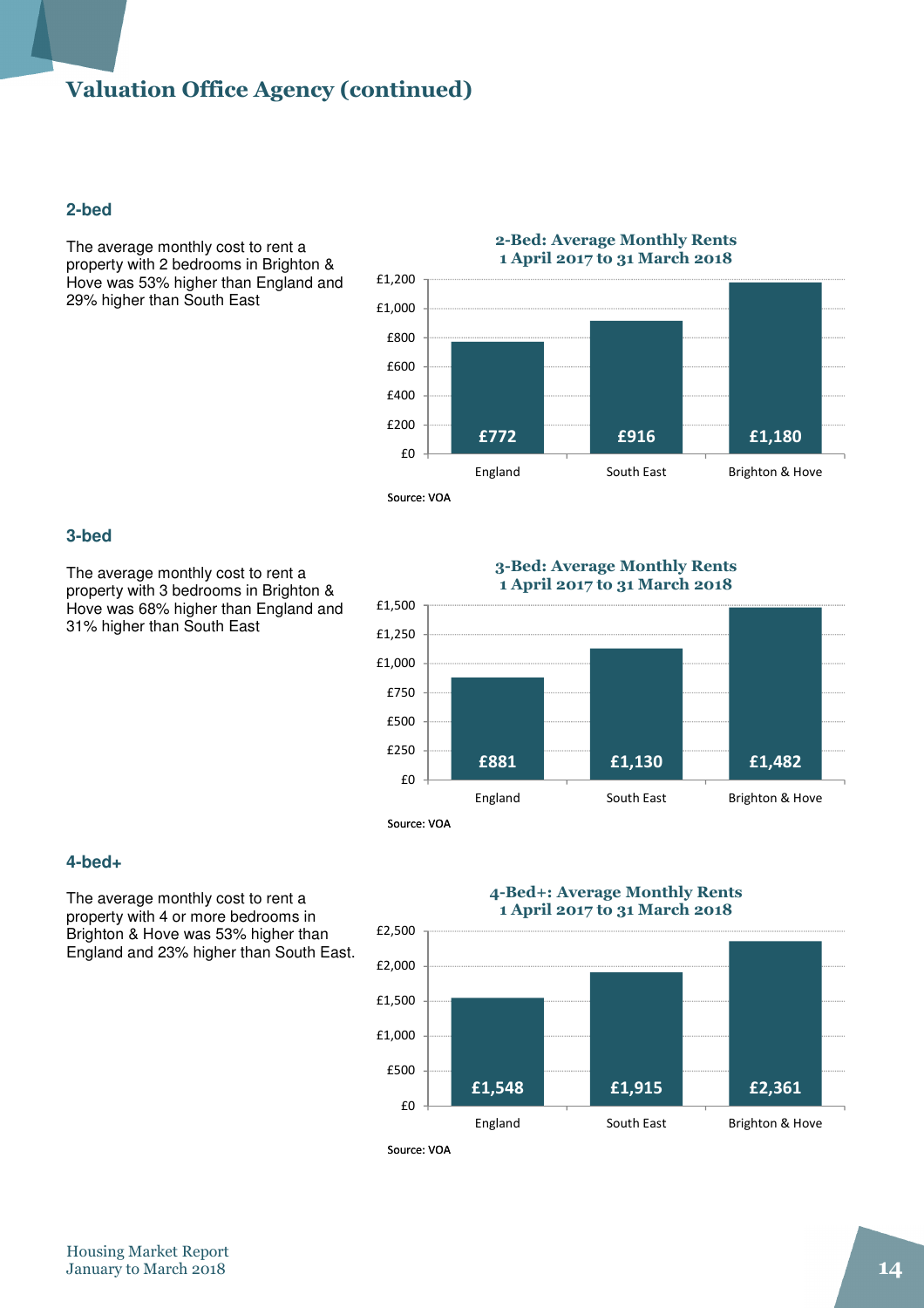#### **Comparison with the Consumer Price Index and Retail Price Index**

The charts compare the average annual rent inflation in Brighton & Hove, England and the South East to the Comsumer Price Index (CPI) and Retail Price Index (RPI) over the 6 year period from 1 April 2012 to 31 March 2018.

#### **Brighton & Hove**

The average cost to rent has increased at a greater rate than the CPI index.

With the exception of 3-bed properties the average cost to rent has increased at a greater rate than the RPI index.



#### **England**

With the exception of studios, the average cost to rent has increased at a greater rate than the CPI and RPI indices.

The average cost to rent a studio has increased at a lower rate than the RPI and at the same rate as the CPI.



Source: VOA

#### **South East**

The average cost to rent has increased at a greater rate than the CPI index.

With the exception of rooms and 4 bed+ properties the average cost to rent has increased at a greater rate than the RPI index.